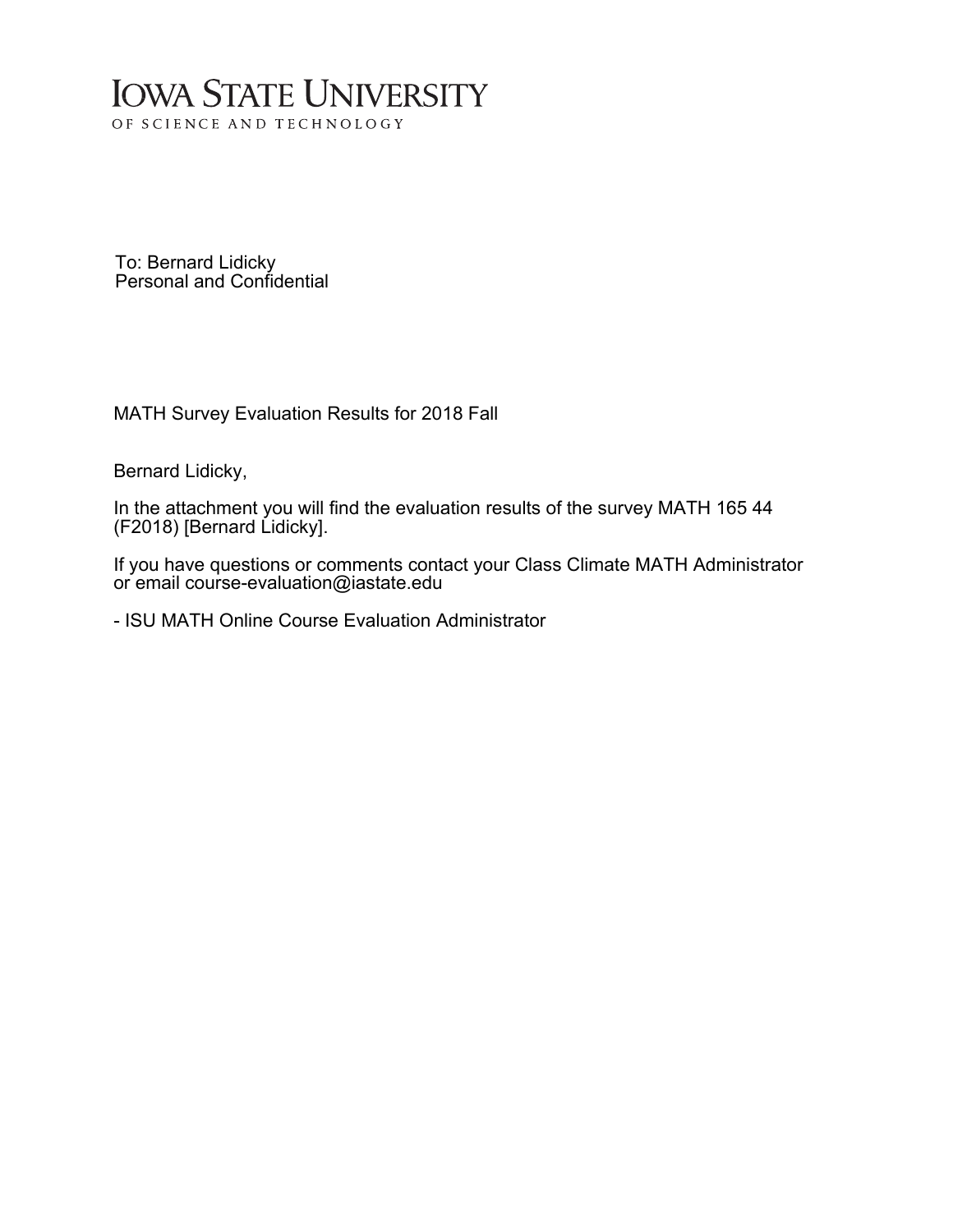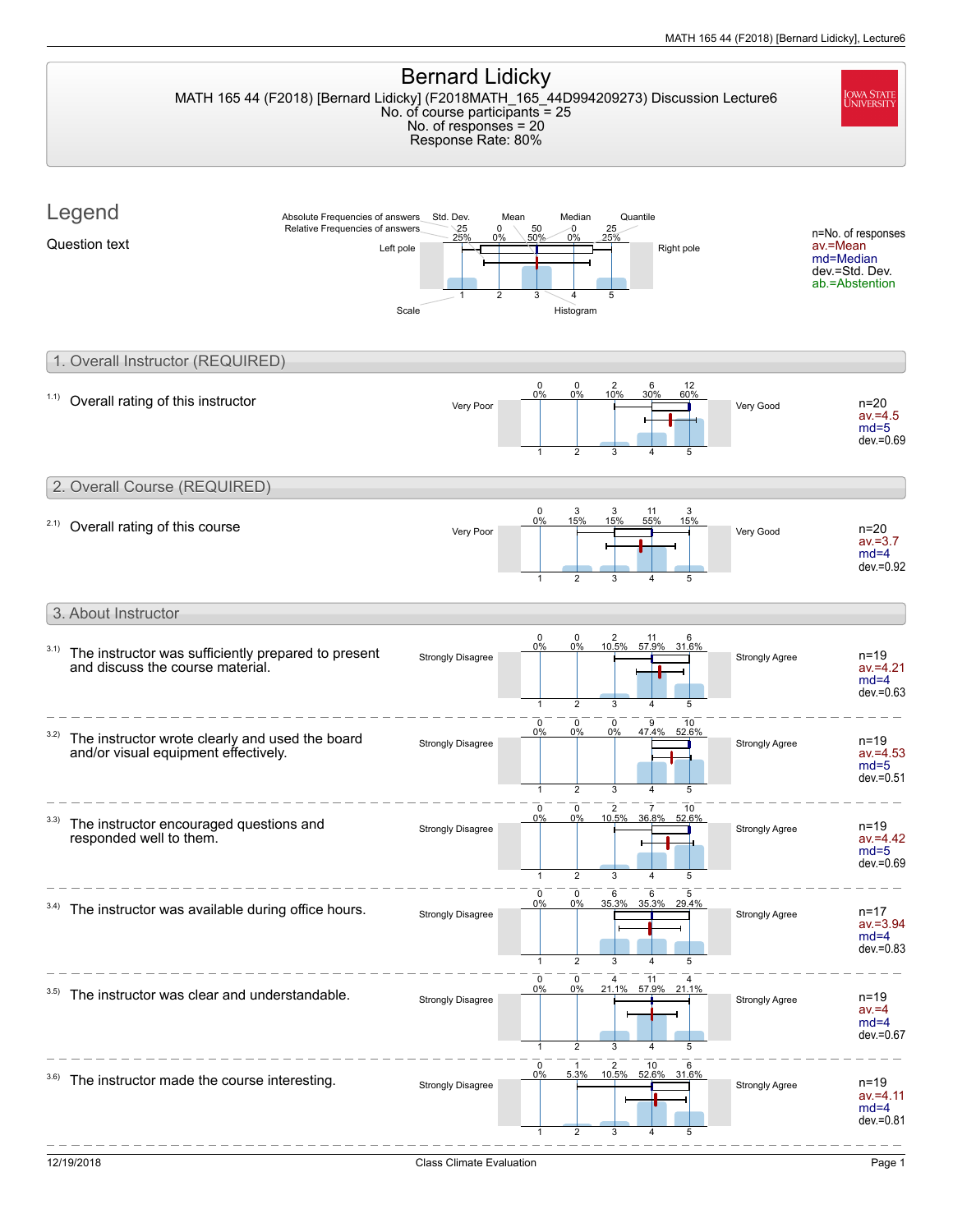| 3.7) | The instructor used homework and/or quizzes in<br>an appropriate and useful way.                              | <b>Strongly Disagree</b>      | $\mathbf 0$<br>$\mathbf 0$<br>12 6<br>63.2% 31.6%<br>$\mathbf{1}$<br>5.3%<br>0%<br>0%<br>$\overline{2}$<br>3<br>5                                         | <b>Strongly Agree</b> | n=19<br>$av = 4.26$<br>$md=4$<br>$dev = 0.56$     |
|------|---------------------------------------------------------------------------------------------------------------|-------------------------------|-----------------------------------------------------------------------------------------------------------------------------------------------------------|-----------------------|---------------------------------------------------|
|      | 3.8) The instructor was timely, clear, and fair in<br>announcing and administering course policies.           | <b>Strongly Disagree</b>      | 0<br>0<br>10 7<br>55.6% 38.9%<br>$0\%$<br>0%<br>5.6%<br>$\overline{2}$<br>3                                                                               | <b>Strongly Agree</b> | n=18<br>$av = 4.33$<br>$md=4$<br>$dev = 0.59$     |
|      | 4. About Course                                                                                               |                               |                                                                                                                                                           |                       |                                                   |
|      | 4.1) The exams fairly reflected the course material.                                                          | <b>Strongly Disagree</b>      | 26.3% 21.1%<br>5.3%<br>36.8% 10.5%<br>5                                                                                                                   | Strongly Agree        | n=19<br>$av = 3.21$<br>$md=3$<br>$dev = 1.13$     |
|      | The exams were graded in a prompt and fair way.                                                               | <b>Strongly Disagree</b>      | 3<br>$\overline{2}$<br>6<br>$\Omega$<br>15.8%<br>10.5% 31.6%<br>42.1%<br>0%                                                                               | <b>Strongly Agree</b> | n=19<br>$av = 4$<br>$md=4$<br>$dev = 1.11$        |
|      | The homework/quizzes were returned in a timely<br>manner.                                                     | <b>Strongly Disagree</b>      | $\mathbf 0$<br>0<br>7<br>11<br>5.3%<br>36.8% 57.9%<br>0%<br>0%<br>$\overline{2}$<br>3                                                                     | <b>Strongly Agree</b> | n=19<br>$av = 4.53$<br>$md=5$<br>$dev = 0.61$     |
| 4.4) | The textbook was useful in helping me learn the<br>course material.                                           | N/A (non-applicable)          | 0<br>4 3 9 1 1<br>22.2% 16.7% 50% 5.6% 5.6%<br>0%<br>$\overline{2}$<br>3<br>5<br>6                                                                        | Strongly Agree        | n=18<br>$av = 3.56$<br>$md=4$<br>$dev = 1.1$      |
| 4.5) | The online homework was useful in helping me<br>learn the course material.                                    |                               | $\begin{array}{cccccc} 1 & 4 & 4 & 7 & 3 \\ 5.3\% & 21.1\% & 21.1\% & 36.8\% & 15.8\% \end{array}$<br>0%<br>$\overline{2}$<br>3<br>$\mathbf{1}$<br>5<br>6 |                       | $n = 19$<br>$av = 4.37$<br>$md=5$<br>$dev = 1.16$ |
| 4.6) | The supplementary materials (e.g., Powerpoint<br>presentations, videos, web pages, etc.) were<br>informative. | <b>Strongly Agree</b>         | $\frac{5}{26.3\%}$ $\frac{10}{52.6\%}$ $\frac{4}{21.1\%}$<br>0<br>0<br>0<br>0%<br>0%<br>0%                                                                | N/A (non-applicable)  | $n = 19$<br>$av = 1.95$<br>$md=2$<br>$dev = 0.71$ |
|      | 5. About You                                                                                                  |                               |                                                                                                                                                           |                       |                                                   |
| 5.1) | On average, how many hours each week did you<br>devote to this course outside the classroom?                  | Less than 3                   | 3<br>6 5 3<br>31.6% 26.3% 15.8%<br>10.5% 15.8%<br>5<br>2                                                                                                  | More than 12          | n=19<br>$av = 3.21$<br>$md=3$<br>$dev = 1.23$     |
| 5.2) | What resources did you use throughout the semester? (Check as many as apply)                                  |                               |                                                                                                                                                           |                       |                                                   |
|      |                                                                                                               | Supplemental Instruction (SI) |                                                                                                                                                           | 50%                   | n=20                                              |
|      | Group Office Hours (recitation leaders)                                                                       | 15%                           |                                                                                                                                                           |                       |                                                   |
|      | Instructor's Office Hours                                                                                     | 20%                           |                                                                                                                                                           |                       |                                                   |
|      | Online tools like Khan Academy                                                                                | 50%                           |                                                                                                                                                           |                       |                                                   |
|      |                                                                                                               | 35%                           |                                                                                                                                                           |                       |                                                   |
|      | Which ones were beneficial to you? Which ones were not? Please explain below:                                 |                               |                                                                                                                                                           |                       |                                                   |

Going to professors and recitation teachers office hours were not beneficial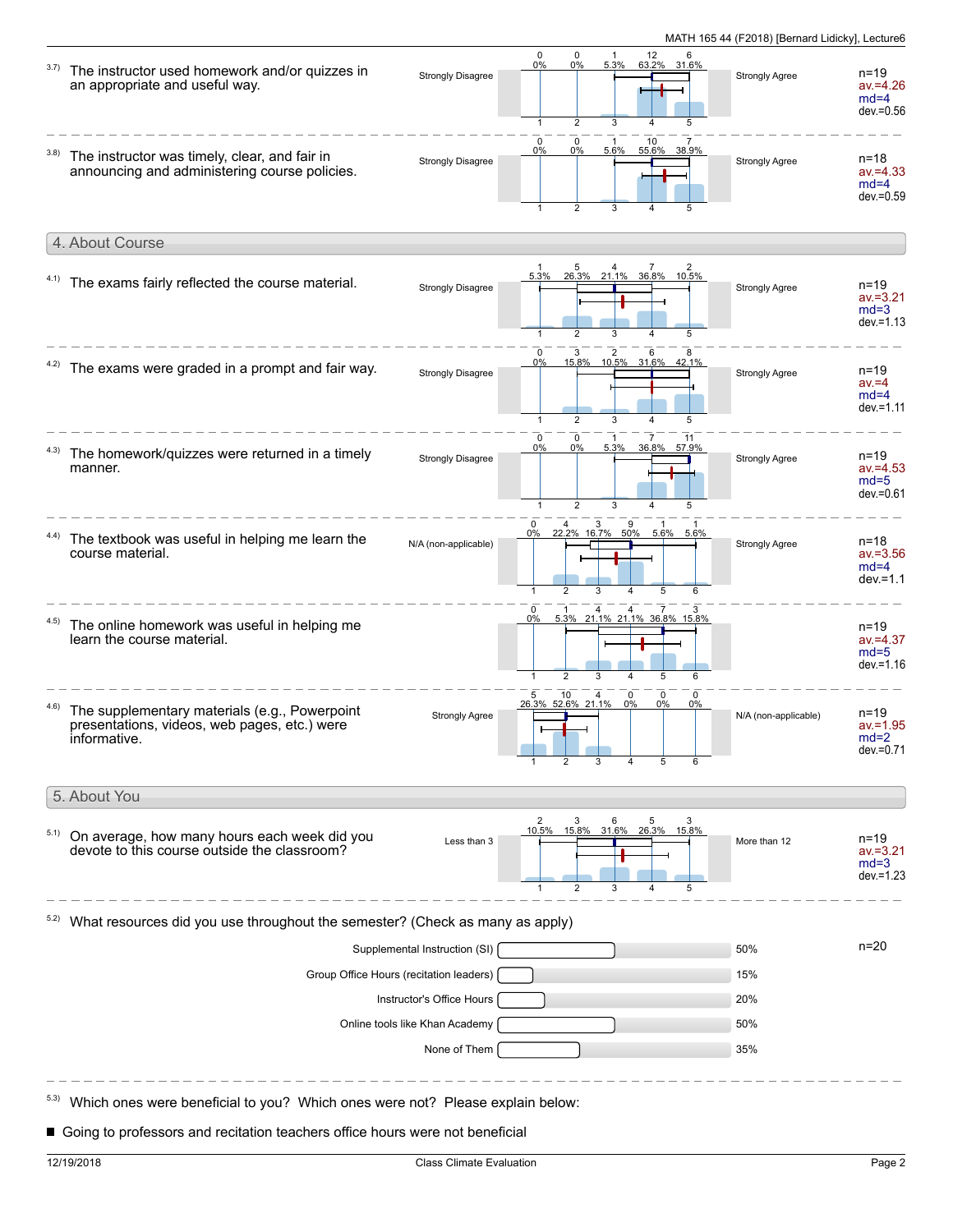- $\blacksquare$  I did tutoring and it helped in clarifying any questions that I had.
- $\blacksquare$ Lidicky was very clear in explaining how to do the quiz problems that were asked for before the quiz. The instructor also made the course really interesting, as he used his dry humor to entertain and motivate us through the class.
- $N/A$
- Supplemental instruction and exam reviews helped me.
- The Khan Academy videos were great because I tend to teach myself and they were great at filling in the missing pieces.
- The quizzes were most beneficial to me to learn class material. I looked over the slides from lecture a lot.
- The test review was very helpful during SI. Khan was not very helpful
- They were all beneficial.

## 6. Other

- <sup>6.1)</sup> Additional Comments
- Going over the quiz problems, he made them easy to understand!
- Lidicky was able to answer most all of our questions in calculus
- Lidicky was extremely helpful this semester. I didn't understand much if anything during the lectures, but he did his best to make up for that and explained stuff really really well at a level that was understandable and clear. I'm not sure if there is any problem this man can't solve.

 $N/A$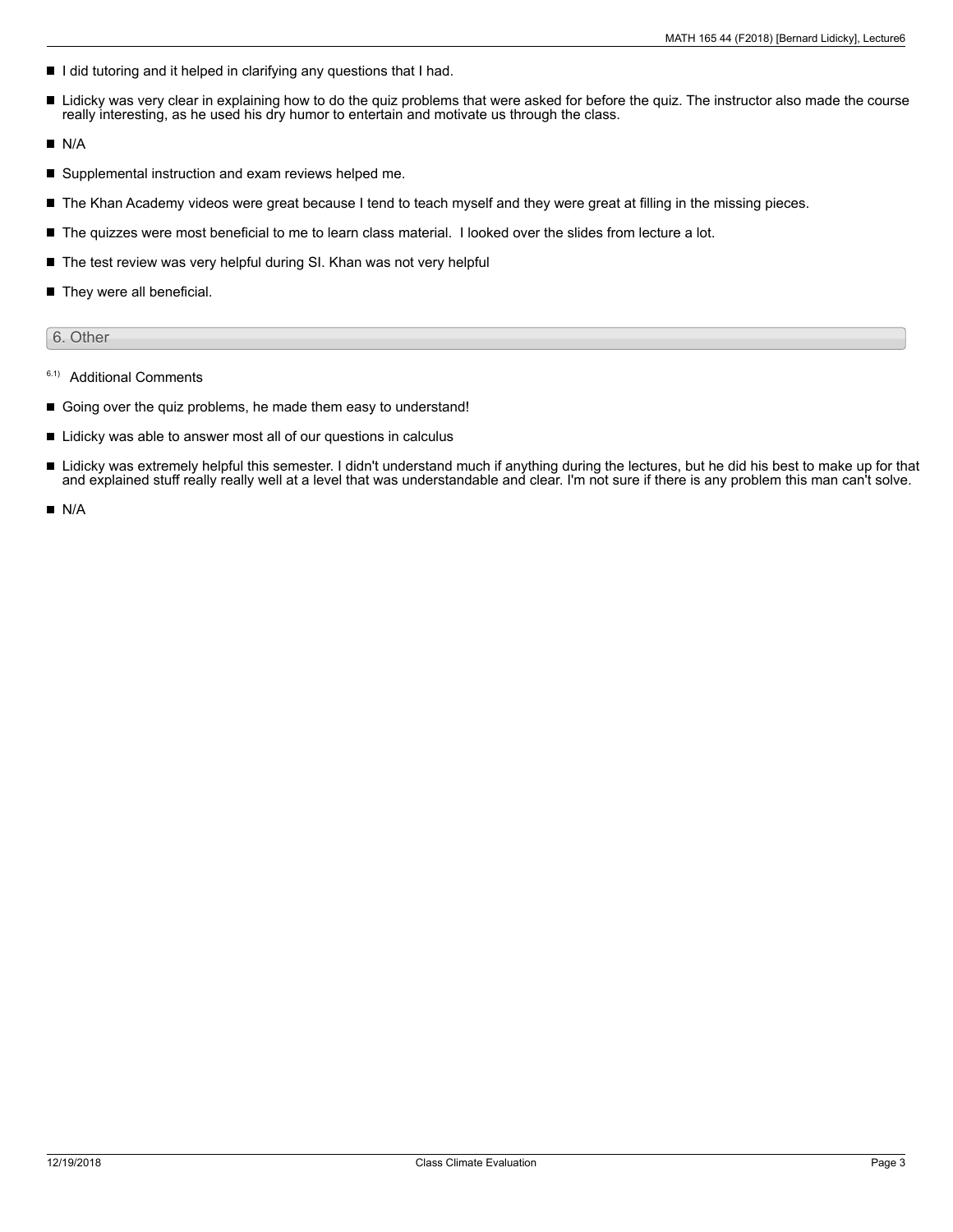## Histogram for scaled questions

## Overall rating of this instructor



The instructor wrote clearly and used the board and/or visual equipment effectively.



The instructor was clear and understandable.



The instructor was timely, clear, and fair in announcing and administering course policies.



Overall rating of this course



The instructor encouraged questions and responded well to them.



The instructor made the course interesting.



The exams fairly reflected the course material.



The instructor was sufficiently prepared to present and discuss the course material.



The instructor was available during office hours.



The instructor used homework and/or quizzes in an appropriate and useful way.



The exams were graded in a prompt and fair way.

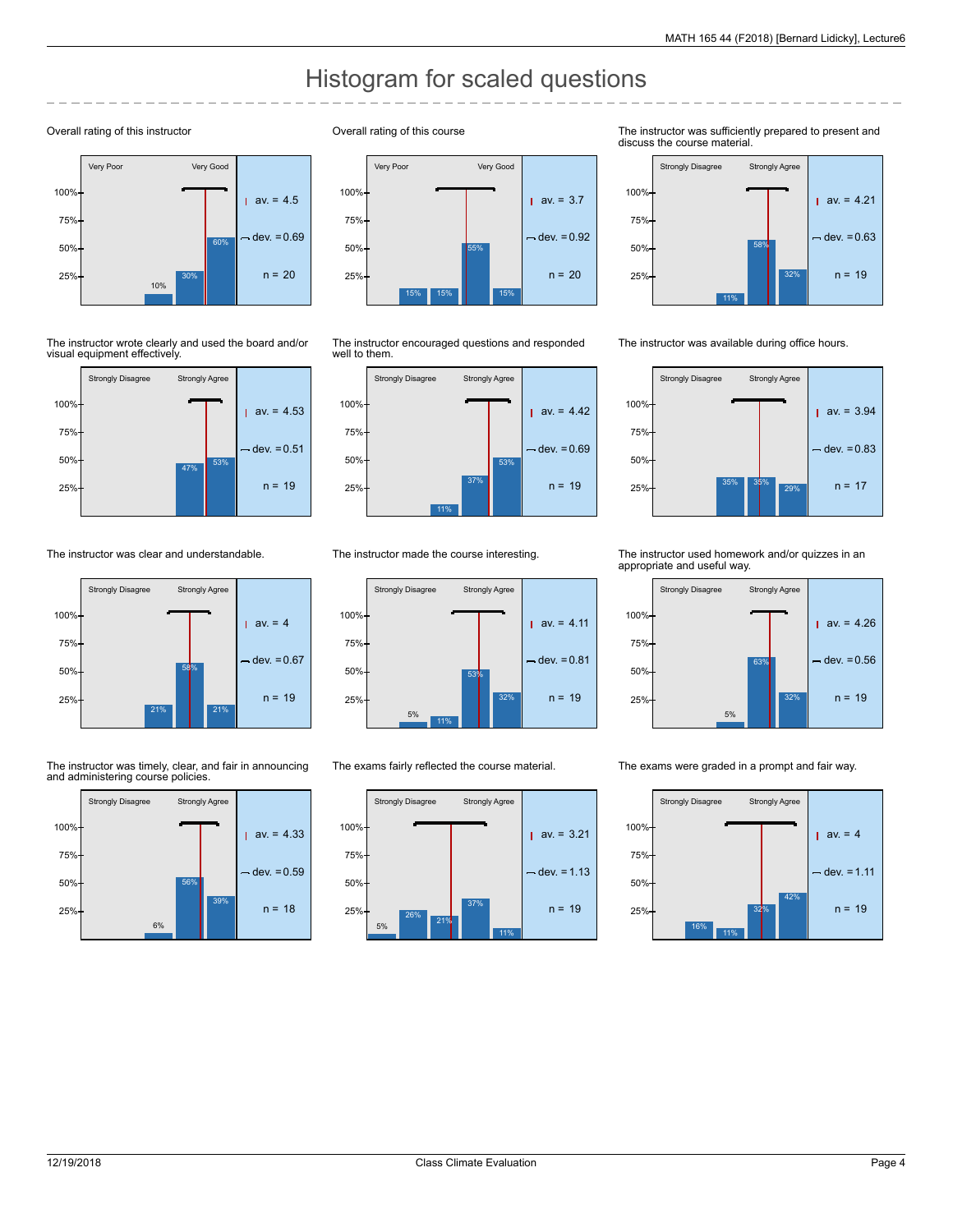The homework/quizzes were returned in a timely manner.



The textbook was useful in helping me learn the course material.



On average, how many hours each week did you devote to this course outside the classroom?



The online homework was useful in helping me learn the course material.



The supplementary materials (e.g., Powerpoint presentations, videos, web pages, etc.) were

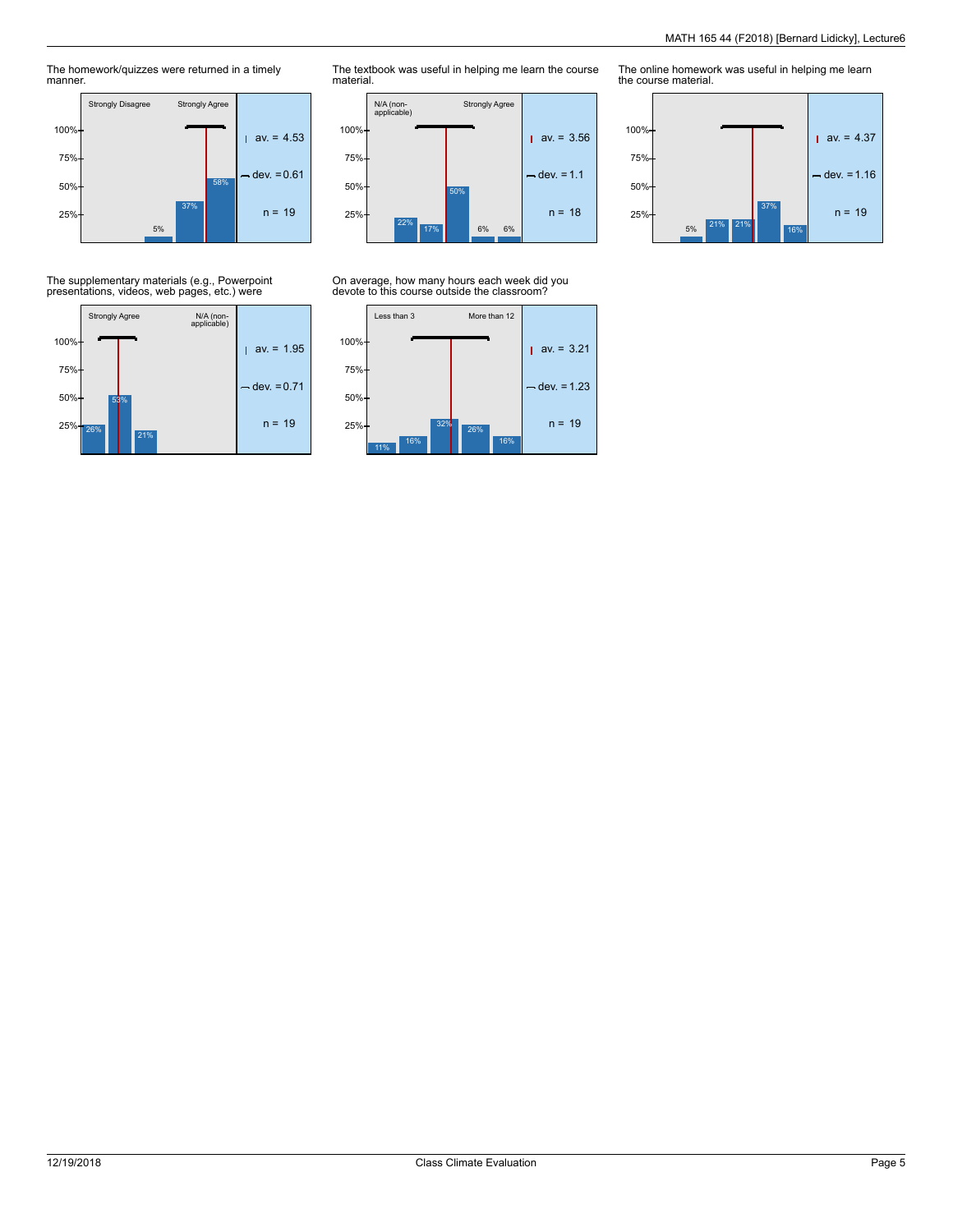| Profile                          |                                                                                                                             |                                                                                |                             |  |  |  |                       |          |             |                            |                            |
|----------------------------------|-----------------------------------------------------------------------------------------------------------------------------|--------------------------------------------------------------------------------|-----------------------------|--|--|--|-----------------------|----------|-------------|----------------------------|----------------------------|
|                                  | Subunit:<br>Name of the instructor:<br>Name of the course:<br>(Name of the survey)<br>Values used in the profile line: Mean | <b>MATH</b><br><b>Bernard Lidicky</b><br>MATH 165 44 (F2018) [Bernard Lidicky] |                             |  |  |  |                       |          |             |                            |                            |
| 1. Overall Instructor (REQUIRED) |                                                                                                                             |                                                                                |                             |  |  |  |                       |          |             |                            |                            |
|                                  | 1.1) Overall rating of this instructor                                                                                      |                                                                                | Very Poor                   |  |  |  | Very Good             | $n=20$   |             |                            | av.=4.50 md=5.00 dev.=0.69 |
| 2. Overall Course (REQUIRED)     |                                                                                                                             |                                                                                |                             |  |  |  |                       |          |             |                            |                            |
|                                  | 2.1) Overall rating of this course                                                                                          |                                                                                | Very Poor                   |  |  |  | Very Good             | $n=20$   |             |                            | av.=3.70 md=4.00 dev.=0.92 |
|                                  | 3. About Instructor                                                                                                         |                                                                                |                             |  |  |  |                       |          |             |                            |                            |
| 3.1)                             | The instructor was sufficiently prepared to<br>present and discuss the course material.                                     |                                                                                | Strongly<br><b>Disagree</b> |  |  |  | <b>Strongly Agree</b> | $n = 19$ | $av = 4.21$ |                            | md=4.00 dev.=0.63          |
| 3.2)                             | The instructor wrote clearly and used the board<br>and/or visual equipment effectively.                                     |                                                                                | Strongly<br>Disagree        |  |  |  | <b>Strongly Agree</b> | $n = 19$ | $av = 4.53$ | md=5.00 dev.=0.51          |                            |
| 3.3)                             | The instructor encouraged questions and<br>responded well to them.                                                          |                                                                                | Strongly<br>Disagree        |  |  |  | <b>Strongly Agree</b> | $n = 19$ |             |                            | av.=4.42 md=5.00 dev.=0.69 |
| 3.4)                             | The instructor was available during office<br>hours.                                                                        |                                                                                | Strongly<br>Disagree        |  |  |  | <b>Strongly Agree</b> | $n = 17$ | $av = 3.94$ |                            | md=4.00 dev.=0.83          |
| 3.5)                             | The instructor was clear and understandable.                                                                                |                                                                                | Strongly<br>Disagree        |  |  |  | <b>Strongly Agree</b> | $n = 19$ |             |                            | av.=4.00 md=4.00 dev.=0.67 |
| 3.6)                             | The instructor made the course interesting.                                                                                 |                                                                                | Strongly<br>Disagree        |  |  |  | <b>Strongly Agree</b> | $n=19$   |             | av.=4.11 md=4.00 dev.=0.81 |                            |
| 3.7)                             | The instructor used homework and/or quizzes<br>in an appropriate and useful way.                                            |                                                                                | Strongly<br>Disagree        |  |  |  | <b>Strongly Agree</b> | $n = 19$ | $av = 4.26$ |                            | md=4.00 dev.=0.56          |
| 3.8)                             | The instructor was timely, clear, and fair in<br>announcing and administering course policies.                              |                                                                                | Strongly<br><b>Disagree</b> |  |  |  | <b>Strongly Agree</b> | $n = 18$ |             |                            | av.=4.33 md=4.00 dev.=0.59 |
|                                  | 4. About Course                                                                                                             |                                                                                |                             |  |  |  |                       |          |             |                            |                            |
|                                  | 4.1) The exams fairly reflected the course material.                                                                        |                                                                                | Strongly<br><b>Disagree</b> |  |  |  | <b>Strongly Agree</b> | $n = 19$ | $av = 3.21$ |                            | md=3.00 dev.=1.13          |
|                                  | 4.2) The exams were graded in a prompt and fair<br>way.                                                                     |                                                                                | Strongly<br><b>Disagree</b> |  |  |  | <b>Strongly Agree</b> | $n = 19$ | $av = 4.00$ |                            | md=4.00 dev.=1.11          |
|                                  | 4.3) The homework/quizzes were returned in a<br>timely manner.                                                              |                                                                                | Strongly<br><b>Disagree</b> |  |  |  | <b>Strongly Agree</b> | $n = 19$ | $av = 4.53$ |                            | md=5.00 dev.=0.61          |
| 4.4)                             | The textbook was useful in helping me learn<br>the course material.                                                         |                                                                                | $N/A$ (non-<br>applicable)  |  |  |  | <b>Strongly Agree</b> | $n = 18$ | $av = 3.56$ |                            | md=4.00 dev.=1.10          |
| 4.5)                             | The online homework was useful in helping me<br>learn the course material.                                                  |                                                                                |                             |  |  |  |                       | $n = 19$ | $av = 4.37$ |                            | md=5.00 dev.=1.16          |